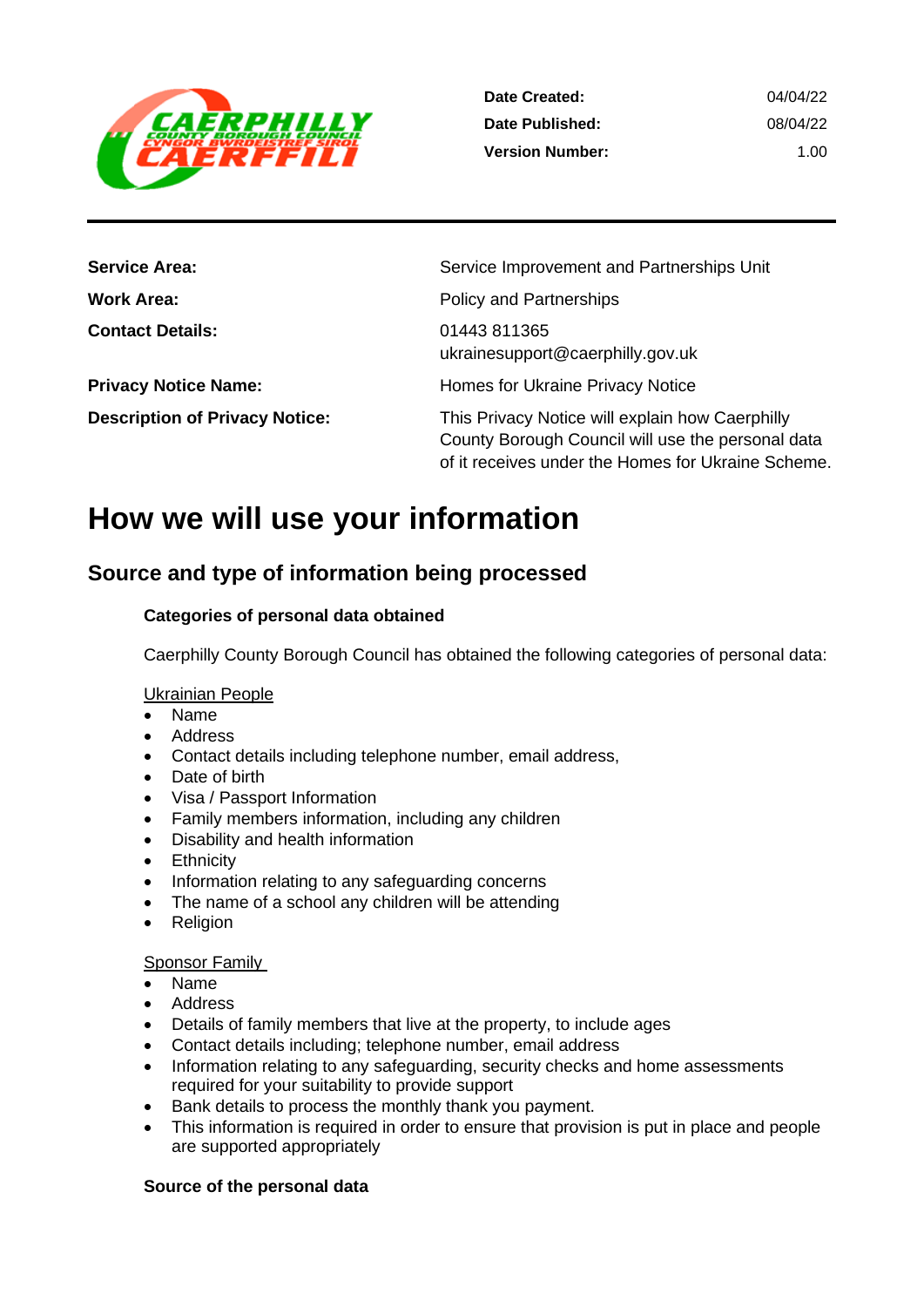- As part of the Homes for Ukraine scheme, Caerphilly County Borough Council (as host Local Authority), receives information from the Home Office and Welsh Government on each person being welcomed into the borough. We may also receive information directly from them.
- In respect of Sponsors, we will receive their information from their application form and any additional information we capture directly from them.

## **Purpose and legal basis for using your information**

#### **Purpose of processing**

We are committed to take Ukrainian people through the UK Government's Homes for Ukraine scheme. This scheme will support Ukrainian people with Housing, Education, Health and integration into the community, as well as supporting the people who volunteer to sponsor Ukrainian people and their families.

It must be noted that during this time Councils have to quickly change the way in which they are working to continue to provide you with the support and services you need. We will always follow advice and guidance from the Welsh Government and UK Government when making any changes to the way in which we provide you with the support you need.

As part of this process:

- We will undertake an assessment to establish what support we can put in place for the Ukrainian people; as well as assessing the Sponsor household.
- To provide you the support needed your information may be shared with council departments and other agencies.
- We will keep a record of the support that we will be providing and may undertake regular reviews to establish whether the programme is working, or whether we need to change anything to help. This will include developing post arrival support plans involving organisations such as health and support services.

#### **Legal basis for processing**

In order for the processing of personal data to be lawful under the General Data Protection Regulations 2016, a valid condition from Article 6 of the Regulations must be identified, which is outlined below:

Article 6 (1)(c) - Legal obligation - to comply with our legal obligations in relation to providing housing, education, benefit support etc.

Article 6(1)(e) -to perform a task in the public interest or for our official functions - to provide the appropriate level of support for the Ukrainian people relocated into borough and the Sponsor family.

Data Protection legislation provides extra protection for certain classes of information called 'special category personal data'. If any information falls within the definition of special category personal data then an additional condition from Article 9 of the Regulations must be identified, as outlined below:

#### TBC

Data Protection legislation also provides extra protection for personal data in relation to criminal convictions and offences. If any personal data falls within this category, then an additional condition from Article 10 of the Regulations must be identified, as outlined below: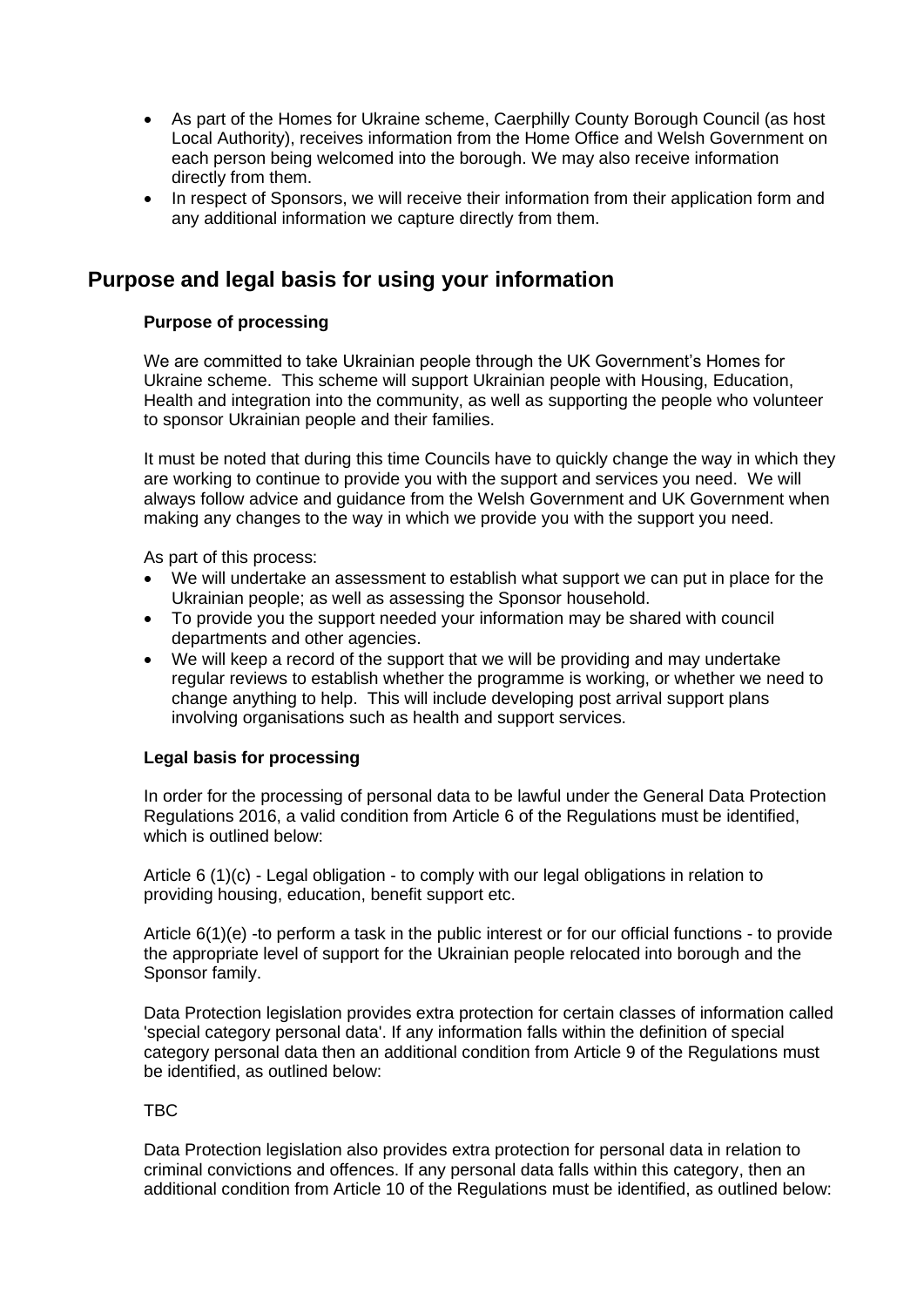TBC

## **Who will have access to your information**

#### **Identity of Data Controller and Data Protection Officer**

The Data Controller for your information is Caerphilly County Borough Council. The Data Protection Officer is:

Ms Joanne Jones Corporate Information Governance Manager / Data Protection Officer Email: dataprotection@caerphilly.gov.uk Tel: 01443 864322

Other Data Controllers may also be responsible for your information, depending on the specific circumstances. Please contact the Service Area for further information.

#### **Details of main users of your information**

The main user of your data will be Caerphilly County Borough council. However as part of the process your information may be shared with other organisations.

#### **Details of any sharing of your information within Caerphilly County Borough Council**

Depending on the support required, your information may be shared with other Council services, which may include:

- Education
- Financial Services
- Social Services
- Employment Services
- Human Resources
- Housing/Homelessnes

#### **Details of any sharing of your information with other organisations**

We may also share your information with the following organisations:

- Support Service Provider (Welsh Refugee Council)
- Wales Strategic Migration Partnership (WSMP)
- Government Agencies (UK and Welsh Government)
- Anurian Bevan Health Board (Health Services)
- **Gwent Police**
- Schools within the borough
- Department for Work and Pensions
- Registered Social Landlords
- **Other Local Authorities**
- Local Voluntary Organisations and faith groups

If it is believed that a child or vulnerable adult may be at risk, we have a legal duty to investigate and the Wales Safeguarding Procedures will be followed, which may result in a formal investigation and assessment. This may involve several agencies such as the police, health and education. Also, if you are a professional / volunteer subject to allegations of abuse / neglect this may also involve your employer.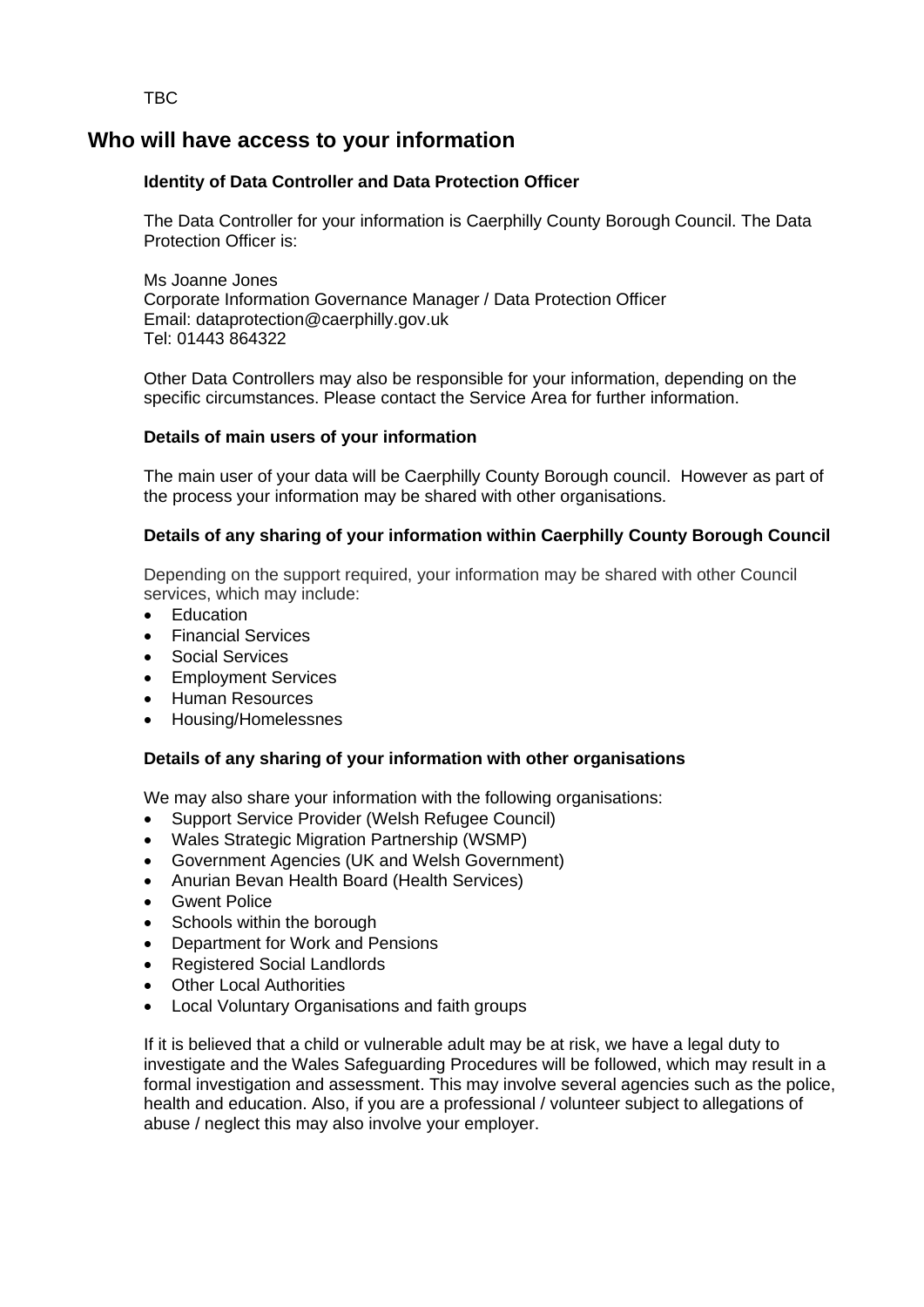#### **Requests for information**

All recorded information held by Caerphilly County Borough Council may be subject to requests under the Freedom of Information Act 2000, Environmental Information Regulations 2004 and Data Protection legislation.

If the information you provide is subject to such a request, where possible Caerphilly County Borough Council will consult with you on its release. If you object to the release of your information we will withhold your information if the relevant legislation allows.

### **How long will we retain your information**

The Council will hold your personal data only for the period that is necessary and will follow organisational and Local Authority standards in this area. At the end of the retention period the Council will securely destroy or dispose of the data in line with retention schedules.

## **Your Rights (Inc Complaints Procedure)**

#### **Your rights under the Data Protection**

Data Protection gives data subjects (those who the information is about) a number of rights:

- The right of subject access Application forms for this process are available on our website: [SAR Form](http://www.caerphilly.gov.uk/CaerphillyDocs/Council-and-democracy/sar_form.aspx)
- The right to be informed
- The right of rectification
- The right to erasure
- The right to restrict processing
- The right to object
- The right to data portability
- Rights in relation to automated decision making and profiling.

Further information on your rights is available from: [www.ico.org.uk.](http://www.ico.org.uk/)

To enact your rights please contact the service area detailed on the top of this form.

#### **Complaints Procedure**

If you are unhappy with the way that Caerphilly County Borough Council has handled your request / information, you have the right of complaint. Please contact the Service Area detailed at the top of this document outlining your issues.

If you remain unhappy you also have a right of complaint to the Information Commissioner's Office. Please follow this link for further information on the complaints process.

[www.caerphilly.gov.uk/My-Council/Data-protection-and-freedom-of-information/Questions](http://www.caerphilly.gov.uk/My-Council/Data-protection-and-freedom-of-information/Questions-and-complaints)[and-complaints](http://www.caerphilly.gov.uk/My-Council/Data-protection-and-freedom-of-information/Questions-and-complaints)